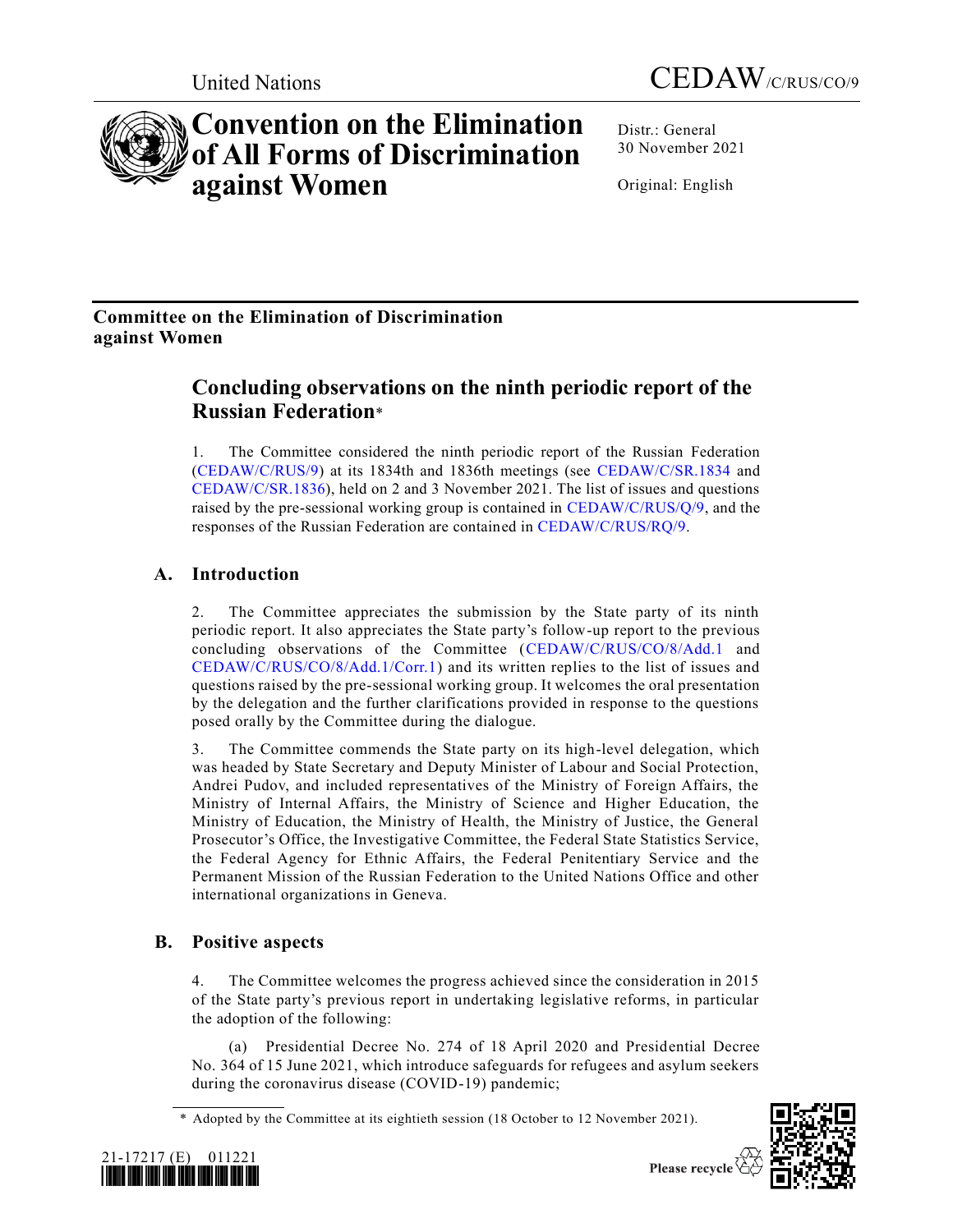(b) Amendments to the Federal Act on citizenship and the Federal Act on the legal status of foreign nationals, the legislative framework concerning refugees and asylum seekers, which provide for the issuance of temporary residence permits.

5. The Committee welcomes the State party's efforts to improve its institutional and policy framework aimed at accelerating the elimination of discrimination against women and promoting gender equality, such as the adoption of the following:

(a) The National Strategy for Women 2017–2022, which aims at empowering and advancing women, and the establishment of a coordinating council to ensure its implementation;

(b) The National Health-care Project (2019), which seeks to reduce mortality rates and strengthen women's access to health-care services.

# **C. Sustainable Development Goals**

6. **The Committee welcomes the international support for the Sustainable Development Goals and calls for the realization of de jure (legal) and de facto (substantive) gender equality, in accordance with the provisions of the Convention, throughout the process of implementing the 2030 Agenda for Sustainable Development. The Committee recalls the importance of Goal 5 and of the mainstreaming of the principles of equality and non-discrimination throughout all 17 Goals. It urges the State party to recognize women as the driving force of the sustainable development of the State party and to adopt relevant policies and strategies to that effect.**

# **D. Parliament**

7. **The Committee stresses the crucial role of the legislative power in ensuring the full implementation of the Convention (see [A/65/38,](https://undocs.org/en/A/65/38(Supp)) part two, annex VI). It invites the parliament (State Duma and Federation Council), in line with its mandate, to take necessary steps regarding the implementation of the present concluding observations between now and the submission of the next periodic report under the Convention.**

# **E. Principal areas of concern and recommendations**

# **Implementation of the Convention, the Optional Protocol thereto and the Committee's general recommendations**

8. The Committee notes the efforts by the State party to disseminate the Convention. Nevertheless, it is concerned that disparities remain in the implementation of the Convention across the different regions. It also notes with concern the limited awareness among the branches of the Government, including the judiciary, prosecutors and law enforcement officers, on women's rights and substantive equality between women and men under the Convention, the Optional Protocol thereto and the Committee's general recommendations, and the lack of awareness among women themselves, in particular rural women, which presents an obstacle for them to claim their rights under the Convention or avail themselves of the communication or inquiry procedures under the Optional Protocol.

9. **The Committee reiterates its previous recommendation [\(CEDAW/C/RUS/CO/8,](https://undocs.org/en/CEDAW/C/RUS/CO/8) para. 8) that the State party:**

(a) **Ensure the dissemination of the Convention, the Optional Protocol thereto and the Committee's general recommendations across its regions;**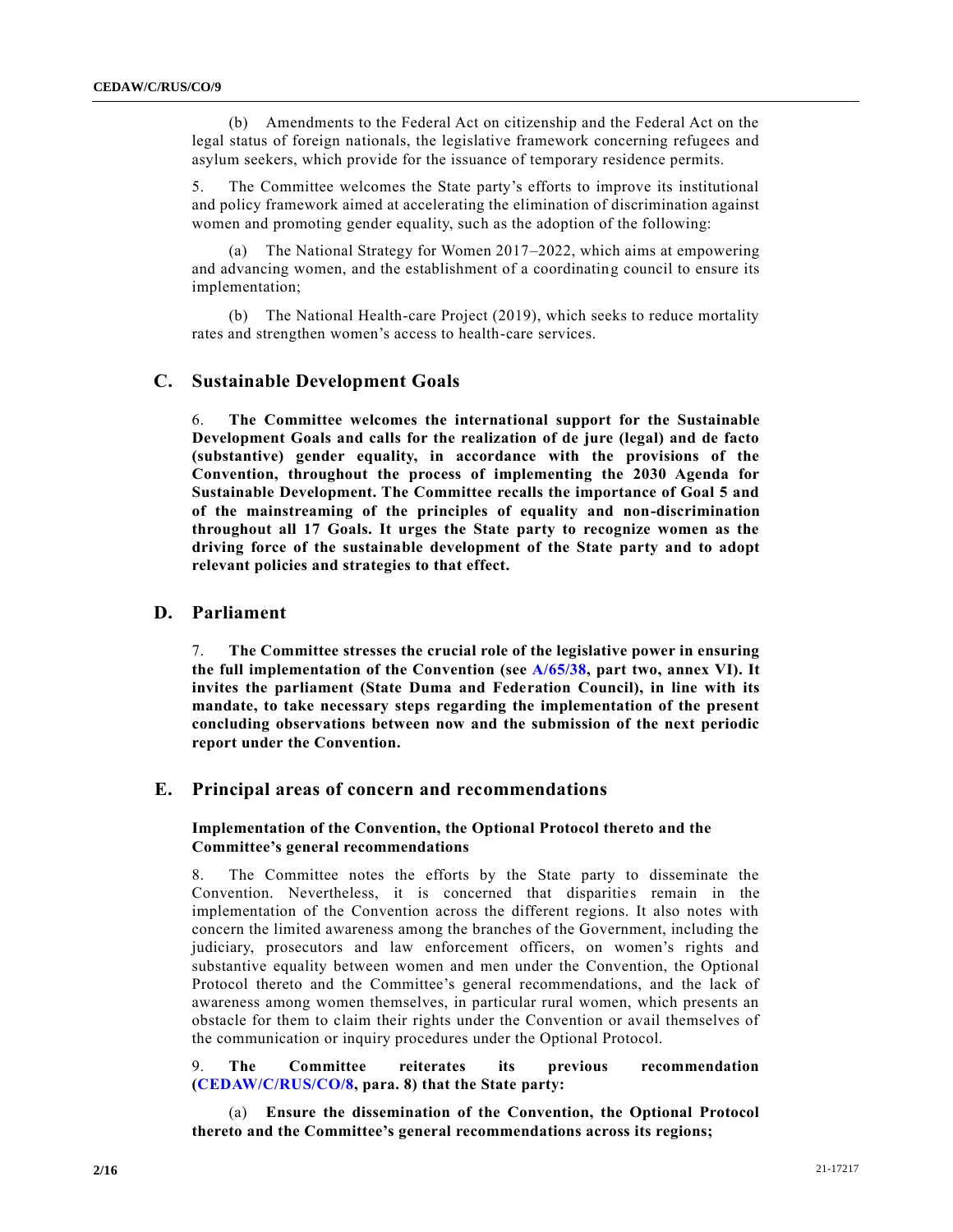(b) **Raise awareness among women, in particular rural women and those in remote areas, women belonging to disadvantaged groups and human rights defenders about their rights under the Convention and the procedures available under the Optional Protocol to claim violations of their rights;**

(c) **Incorporate the Convention into the federal and regional legislative frameworks and develop and conduct systematic capacity-building programmes on women's rights and substantive equality between women and men under the Convention, the Optional Protocol thereto and the Committee's general recommendations for the judiciary, prosecutors, the police and other law enforcement officers at the federal and regional levels.**

#### **Definition of discrimination against women and discriminatory laws**

10. The Committee notes that article 5.62 of the Code of Administrative Offences and article 136 of the Criminal Code prohibit discrimination on the basis of sex. Nevertheless, it is concerned about the lack of measures taken to adopt a comprehensive definition of discrimination, covering direct and indirect discrimination in the public and private spheres and intersecting forms of discrimination.

11. **The Committee reiterates its previous recommendations [\(CEDAW/C/RUS/CO/8,](https://undocs.org/en/CEDAW/C/RUS/CO/8) para. 10) that the State party adopt, with a clear time frame, comprehensive anti-discrimination legislation that prohibits discrimination against women and covers direct and indirect discrimination in the public and private spheres, as well as intersecting forms of discrimination, in line with articles 1 and 2 of the Convention, the Committee's general recommendation No. 28 (2010) on the core obligations of States parties under article 2 of the Convention and target 5.1 of the Sustainable Development Goals on ending all forms of discrimination against all women and girls everywhere.**

#### **Women's access to justice**

12. The Committee notes the information on the legal safeguards in the national legal framework. Nevertheless, the Committee notes with concern:

(a) The lack of information on the number of court cases on discrimination against women and the low number of complaints from women received by the High Commissioner for Human Rights in the Russian Federation (around 400 in 2018);

(b) The barriers faced by women in gaining access to justice such as judicial bias and discriminatory stereotypes among judges, prosecutors, law enforcement officials and lawyers towards women reporting violations of their rights, particularly women belonging to disadvantaged groups, especially in rural areas.

13. **Recalling its general recommendation No. 33 (2015) on women's access to justice, the Committee recommends that the State party:**

(a) **Develop a comprehensive legal aid scheme for women at the federal and regional levels, with sustainable and sufficient resources, including procedural accommodation, particularly targeting rural women and women belonging to disadvantaged groups such as indigenous and tribal women, women belonging to minority groups, women in detention, journalists and women with disabilities;**

(b) **Address stigmatization of women and girls who submit complaints about violations of their rights by raising awareness among the general public and disseminating information on the remedies available to women for claiming violations of their rights, particularly in rural and remote areas;**

(c) **Provide systematic and mandatory capacity-building on women's rights and gender equality for judges, prosecutors, lawyers, police officers and other law**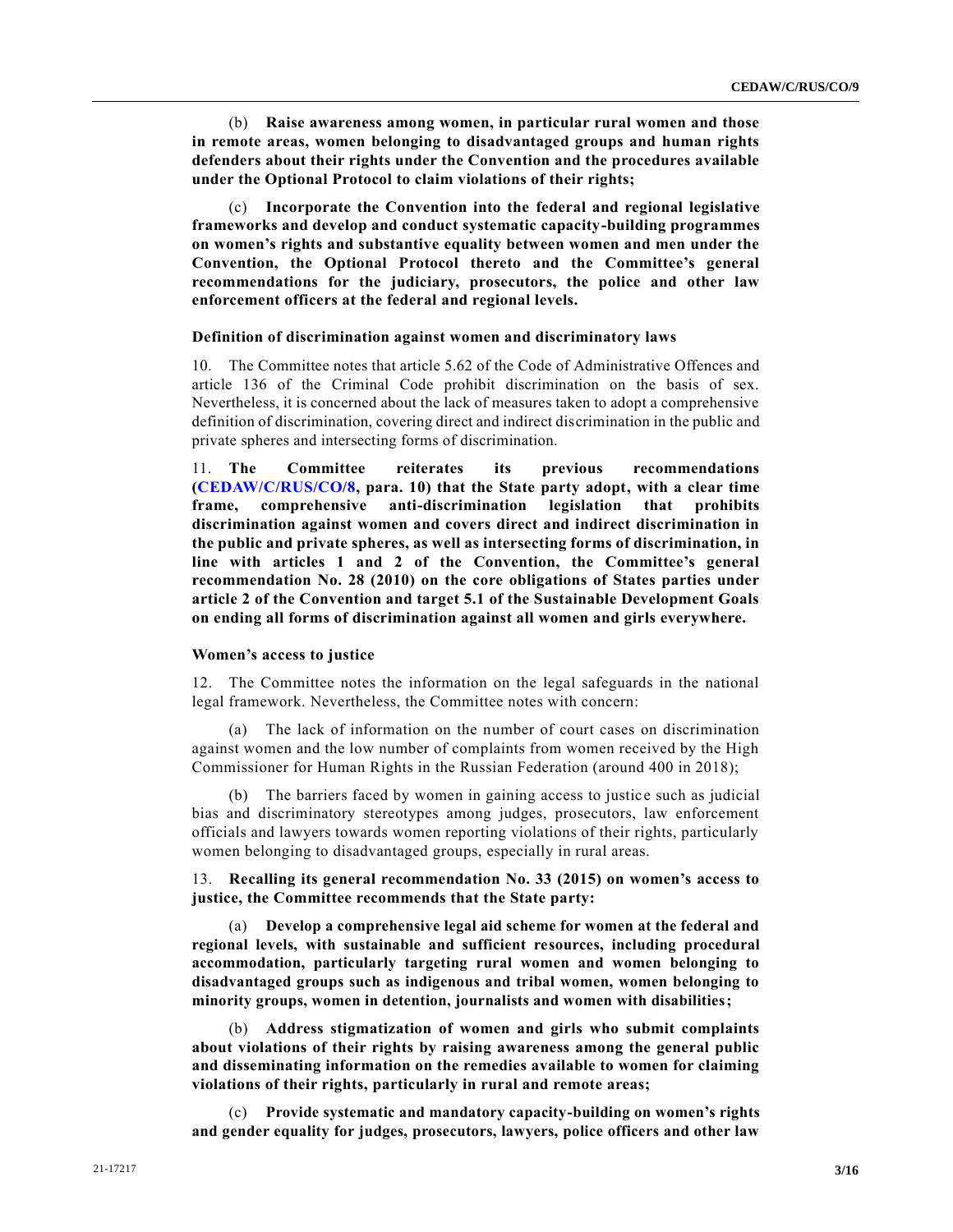**enforcement officials, and ensure an enabling environment in which women feel safe reporting violations of their rights without fear of revictimization in their interactions with the judicial and law enforcement authorities.**

#### **National machinery for the advancement of women**

14. The Committee welcomes the adoption of the National Strategy for Women 2017–2022 and the related action plan, and the establishment of a coordinating council on women's rights within the Government to implement the National Strategy, composed of the Deputy Prime Minister, members of the Federation Council and the State Duma, senior regional officials and representatives of civil society. The Committee, however, notes with concern:

(a) The lack of information on the implementation of the National Strategy at the regional and local levels and the absence of monitoring and impact assessment mechanisms in relation to such implementation;

(b) The lack of gender-responsive budgeting in the National Strategy and its action plan;

(c) The delays in the adoption of the draft act on gender equality and the lack of a separate government mechanism in the State party that is responsible exclusively for gender equality policies and the implementation of the Convention.

15. **The Committee recommends that the State party:**

(a) **Incorporate a results-oriented approach, including specific indicators and targets, into the National Strategy for Women 2017–2022 and introduce a monitoring mechanism and regular impact assessments of the National Strategy to evaluate its effectiveness at the federal and regional levels, with the effective participation of civil society organizations;**

(b) **Introduce gender-based budgeting and make special budgetary allocations for the implementation of policies, strategies and programmes for the advancement of women throughout the State party;**

(c) **Accelerate the adoption of the draft act on gender equality, and establish a central body on women' s rights and provide it with a clear mandate, adequate and sustainable financial resources and staff with the necessary technical capacity to fully enable it to implement programmes and projects to promote gender equality and the advancement of women.**

#### **National human rights institution**

16. The Committee notes with appreciation the establishment of a separate unit in the Office of the High Commissioner for Human Rights in the Russian Federation for the protection of the rights of women, families and children, as well as the regional legal aid clinics and the outreach to women in remote and rural areas by the regional commissioners for human rights. The Committee notes the consideration of a draft federal act to strengthen the High Commissioner for Human Rights in the Russian Federation. The Committee is nevertheless concerned about the selection and appointment process, the limited mandate of the High Commissioner and the weak engagement with civil society organizations, including women's organizations, and women human rights defenders.

17. **The Committee recommends that the State party accelerate the adoption of the draft federal act on the mandate and activities of the High Commissioner for Human Rights in the Russian Federation, ensure its independence in line with the principles relating to the status of national institutions for the promotion and protection of human rights (the Paris Principles) and expand its mandate to**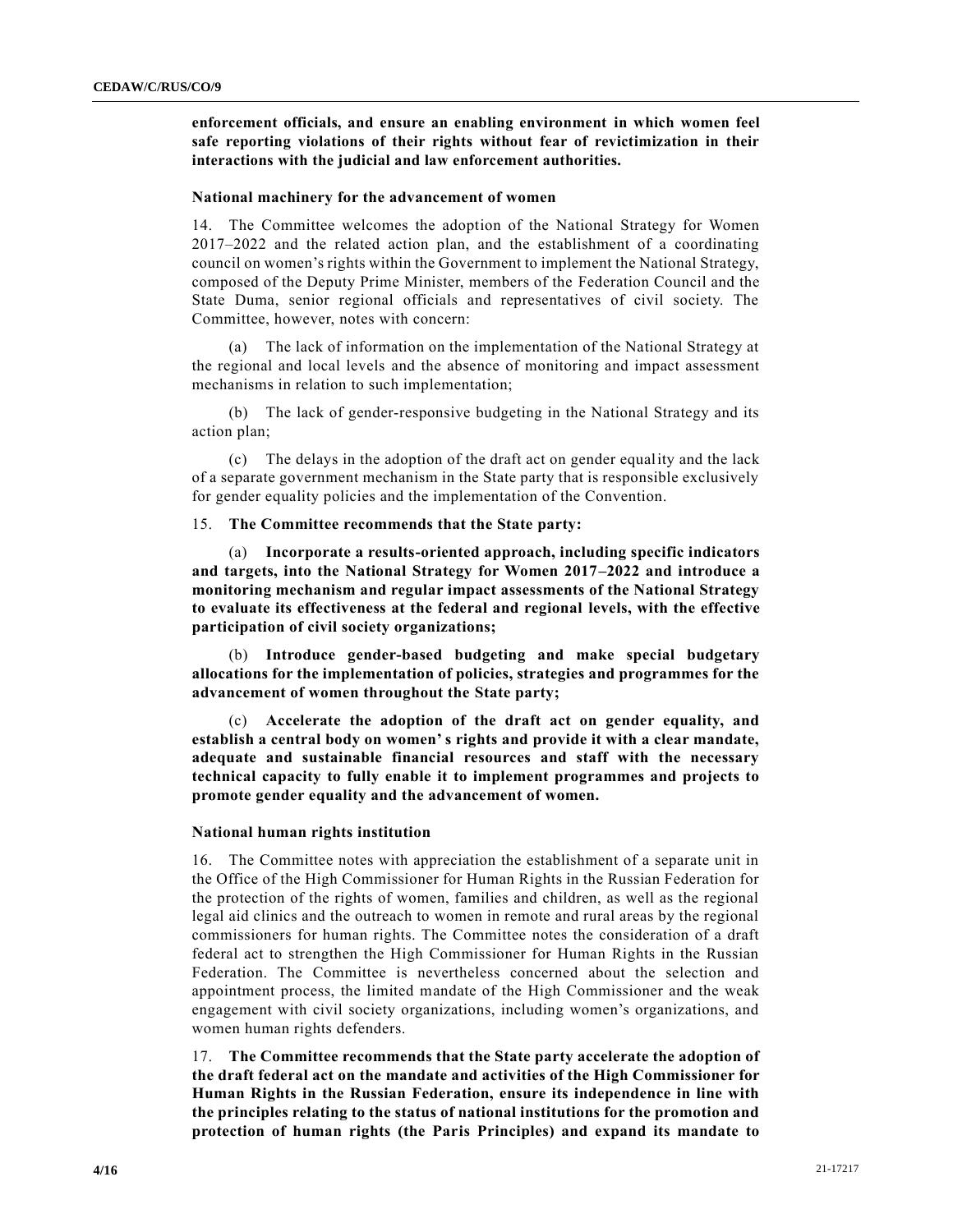**cover addressing human rights violations, especially against women, that result from the acts and omissions of private entities, monitoring the extent to which its recommendations have been implemented, making publicly available its reports, studies and press releases, enhancing its relationship and cooperation with civil society organizations, including women's organizations, and women human rights defenders, and monitoring the implementation of the Convention in line with the recommendations of the Global Alliance of National Human Rights Institutions. The Committee also recommends that the State party expand the activities and travel to remote and rural areas conducted by the regional commissioners for human rights.**

#### **Non-governmental organizations and women human rights defenders**

18. The Committee notes with concern the restrictions on the activities of non-governmental organizations and the suspension or closure of several such organizations that work on women's rights and gender equality under Federal Act No. 121-FZ on non-commercial organizations on the basis that they are "foreign agents" because they receive foreign funding and engage in "political activities". The Committee also notes with concern that, as a consequence, many organizations labelled "foreign agents" have been forced to reduce or discontinue the support provided to victims of gender-based violence. It is further concerned about reports of harassment, threats and attacks by law enforcement officials against women human rights defenders and women environmental and indigenous activists.

19. **The Committee reiterates its previous recommendations [\(CEDAW/C/RUS/CO/8,](https://undocs.org/en/CEDAW/C/RUS/CO/8) para. 16) that the State party to review the legislation requiring non-commercial organizations that receive foreign funding to register as "foreign agents" and to ensure an environment in which women's associations and non-governmental organizations working on women's rights and gender equality may freely operate and raise funds. It also recommends that the State party ensure full respect for the rights of women human rights defenders to freedom of expression, peaceful assembly and association, refrain from any reprisals against them, and ensure that they have effective access to justice and receive protection from harassment, intimidation, retaliation and violence.**

#### **Temporary special measures**

20. The Committee notes with concern the limited understanding within the State party of the non-discriminatory nature and importance of temporary special measures for accelerating the achievement of substantive equality between women and men, including statutory quotas, in the public or private sectors, in particular for rural women and women and girls facing intersecting forms of discrimination such as women with disabilities, women belonging to minority groups and indigenous and tribal women.

21. **The Committee recommends that, in line with article 4 (1) of the Convention and its general recommendation No. 25 (2004) on temporary special measures, the State party:**

(a) **Adopt and implement temporary special measures and establish timebound targets to accelerate the realization of substantive equality between women and men in all areas in which women continue to be disadvantaged or underrepresented, including in political and public life and employment;**

(b) **Undertake capacity-building programmes targeting legislators, policymakers, other public officials and employers in the public and private sectors, at both the federal and regional levels, on the non-discriminatory nature and importance of temporary special measures for the achievement of**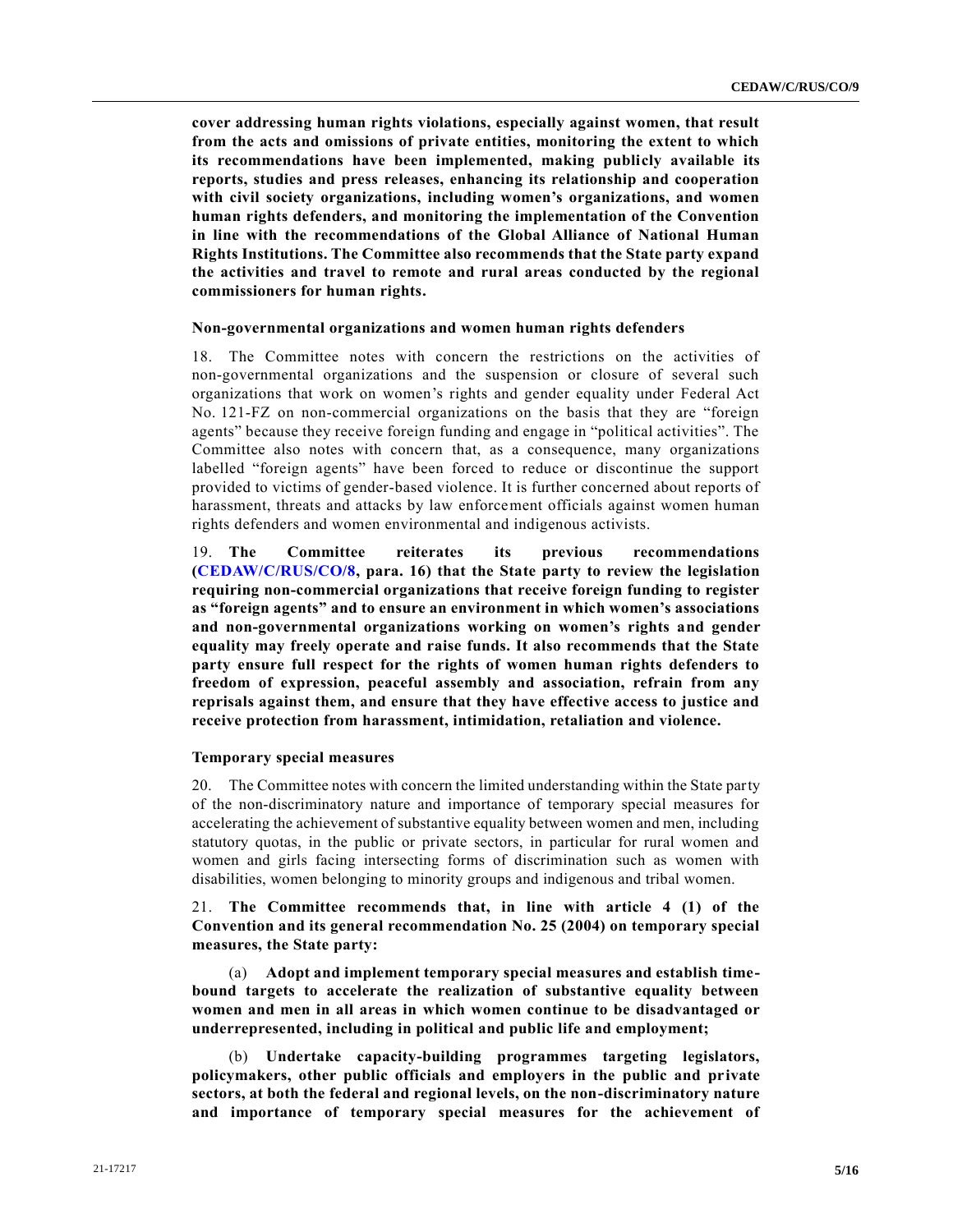# **substantive equality between women and men in all areas covered by the Convention in which women are underrepresented or disadvantaged.**

### **Discriminatory stereotypes**

22. The Committee notes the implementation of projects in the State party to highlight success stories in the media about the achievements of women in various spheres of life. The Committee nevertheless notes with concern:

(a) The persistence of patriarchal attitudes and discriminatory stereotypes concerning the roles and responsibilities of women and men in the family and in society, considering women primarily as mothers and caregivers and focusing solely on traditional family values, which continue to impede progress in advancing gender equality;

The absence of a comprehensive strategy to eliminate discriminatory gender stereotypes and patriarchal attitudes, particularly among the judiciary;

(c) The lack of a regulatory mechanism to address stereotypical and discriminatory portrayals of women in the media, especially as regards lesbian, bisexual and transgender women and intersex persons.

23. **The Committee recalls its previous concluding observations [\(CEDAW/C/RUS/CO/8,](https://undocs.org/en/CEDAW/C/RUS/CO/8) para. 20) and recommends that the State party:** 

(a) **Adopt a comprehensive strategy with proactive and sustained measures and a monitoring mechanism for its implementation to eliminate patriarchal attitudes and discriminatory stereotypes concerning the roles and responsibilities of women and men in the family and in society, targeting women and men at all levels of society, including religious leaders;**

(b) **Strengthen its efforts to raise media awareness of the need to eliminate gender stereotypes and of the importance of positive portrayals of women as active agents of change and undertake capacity-building programmes for judges and law enforcement agencies;**

(c) **Address the use of misogynistic language, hate speech against lesbian, bisexual and transgender women and intersex persons, and sexist portrayals of women in public discourse, the media and on the Internet.**

#### **Gender-based violence against women**

24. The Committee notes the information provided by the delegation during the dialogue concerning measures taken to amend the Criminal Code to introduce public prosecution of acts of gender-based violence and the ongoing efforts to amend article 116 of the Code to recriminalize battery. However, the Committee notes with concern:

(a) The narrow definition of rape and sexual crimes in the Criminal Code, which requires coercion and the use or threat of violence or abuse of the "victim's state of helplessness", and that marital rape is not criminalized;

(b) The exemption of perpetrators of statutory rape from criminal liability in case of marriage to the victim (article 134 of the Criminal Code);

(c) That the system of private-public or private prosecution continues to apply to gender-based violence under article 20 (3) of the Code of Criminal Procedure, requiring victims to initiate private prosecution proceedings in which they must call and question witnesses, present evidence, ensure their constant presence and constantly confront the perpetrator directly at the trial or else risk having the proceedings closed;

(d) The absence of a victim protection system;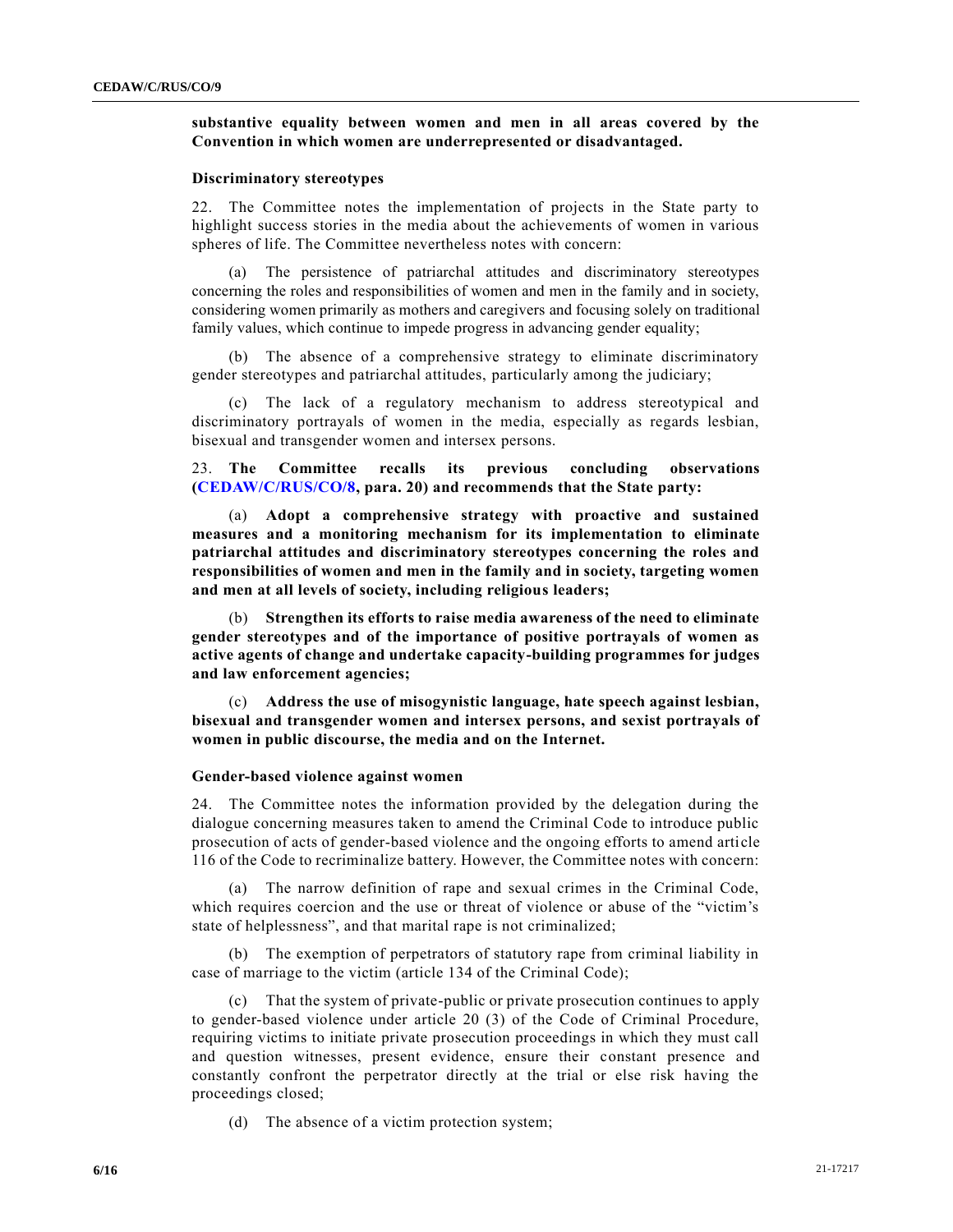(e) The introduction, through the amendment to the Criminal Code in December 2020, of more severe sanctions for defamation, applicable to cases in which victims bring charges of crimes against their sexual integrity and sexual freedom, which prevents victims of sexual violence from gaining access to justice owing to fear of prosecution;

(f) The absence of comprehensive legislation to prevent and eliminate genderbased violence against women and the lack of a definition of domestic violence;

(g) The amendment to article 116 of the Criminal Code in February 2017, decriminalizing non-aggravated battery against family or household members and reclassifying it as an administrative offence;

(h) The high prevalence of femicide, domestic violence, abduction, female genital mutilation and other forms of gender-based violence against women and the lack of shelters and victims support services, particularly in rural and remote areas.

25. **Recalling its general recommendation No. 35 (2017) on gender-based violence against women, updating general recommendation No. 19, and its previous concluding observations [\(CEDAW/C/RUS/CO/8,](https://undocs.org/en/CEDAW/C/RUS/CO/8) para. 22), the Committee recommends that the State party:**

Amend articles 131 to 134 of the Criminal Code to repeal the **exemption of perpetrators of statutory rape from criminal liability in case of marriage to the victim, ensure that the definitions of rape and sexual crimes are explicitly based on the lack of free consent and take into account coercive circumstances, and explicitly criminalize marital rape;**

(b) **Amend article 20 of the Code of Criminal Procedure to abolish the system of private prosecution in cases of gender-based violence, including domestic violence, which places the burden of proof entirely on victims, and introduce public prosecution to ensure equality of arms in criminal proceedings;**

(c) **Adopt comprehensive legislation to prevent and address domestic violence, develop a national action plan on domestic violence and amend the Criminal Code to criminalize on all forms of domestic violence, including physical, sexual, economic and psychological;**

(d) **Ensure that all cases of gender-based violence against women are promptly and thoroughly investigated and the perpetrators prosecuted and adequately punished;**

(e) **Ensure that victims of gender-based violence have access to legal assistance, free of charge when necessary, and to adequate shelter, protection orders and victim support services, and ensure adequate funding for civil society organizations providing such services;**

Ratify the 2011 Council of Europe Convention on Preventing and **Combating Violence against Women and Domestic Violence (Istanbul Convention);**

(g) **Accelerate the implementation of the recommendations made by the Committee in its Views in** *X and Y v. Russian Federation* **[\(CEDAW/C/73/D/100/2016\)](https://undocs.org/en/CEDAW/C/73/D/100/2016),**  *O.G. v. Russian Federation* **[\(CEDAW/C/68/D/91/2015\)](https://undocs.org/en/CEDAW/C/68/D/91/2015) and** *S.T. v. Russian Federation* **[\(CEDAW/C/72/D/65/2014\)](https://undocs.org/en/CEDAW/C/72/D/65/2014).**

#### **Harmful practices against women in the North Caucasus region**

26. The Committee is deeply concerned about the prevalence of harmful practices against women and girls in the North Caucasus region, including femicide, killings in the name of so-called honour, child marriage, forced marriage, abduction of women and girls for forced marriage and female gentile mutilation. It notes with concern the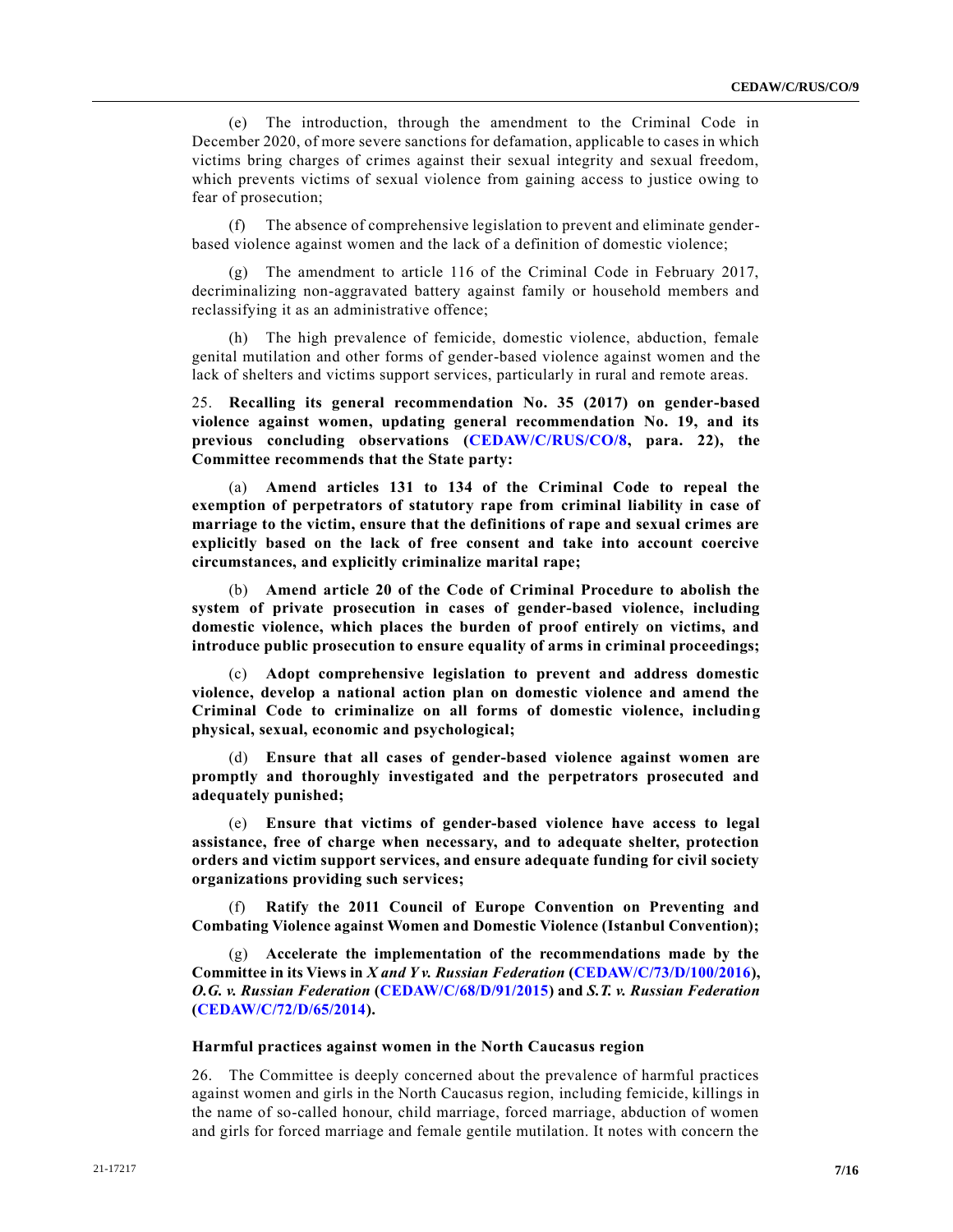lack of effective implementation of federal legislation on the investigation, prosecution and punishment of such crimes against women in the region.

27. **The Committee recalls its previous concluding observations [\(CEDAW/C/RUS/CO/8,](https://undocs.org/en/CEDAW/C/RUS/CO/8) para. 24) and recommends that the State party:** 

(a) **Conduct educational and awareness-raising campaigns targeting communities, policymakers and religious leaders and provide mandatory, systematic and effective capacity-building, education and training to judges, prosecutors, the police and other law enforcement officers on the strict application of criminal law provisions against harmful practices against women and girls, such as femicide, killings in the name of so-called honour, child marriage, forced marriage, abduction of women and girls for forced marriage and female gentile mutilation;**

(b) **Adopt legislation explicitly criminalizing female genital mutilation;** 

(c) **Develop and adopt standardized procedures and protocols on gendersensitive investigations and investigation methods and ensure the effective investigation, prosecution and punishment of perpetrators of harmful practices;**

(d) **Ensure that victims of harmful practices have access to justice, including free legal aid where necessary, reparations and rehabilitation, including social, medical and psychological support.**

#### **Trafficking and exploitation of prostitution**

28. The Committee notes the seminars organized by the State party to exchange experiences of combating trafficking in women and girls and victim protection, and the cooperation at the regional and international levels. However, it notes with concern:

(a) The absence of a national action plan on trafficking and a coordination entity at the federal level;

(b) The absence of a system for early identification and referral of women and girls victims of trafficking to appropriate services;

(c) The lack of adequately funded shelters and medical, social and legal services, rehabilitation and reintegration programmes for victims of trafficking;

(d) Reports of gender-based violence and discrimination against women in prostitution, including harassment, threats, intimidation, beatings and rape, and the absence of exit and reintegration programmes for women who wish to leave prostitution.

29. **The Committee recommends that the State party:** 

(a) **Develop and adopt, with a clear time frame, a national action plan to combat trafficking in persons and establish a coordination body to ensure its effective implementation at the federal and regional levels;**

(b) **Develop national guidelines for the early identification and referral of women and girls victims of trafficking to appropriate services, integrating a victim-centred and gender-responsive approach, and provide systematic training on such procedures for the police, immigration officials and other law enforcement officers;**

(c) **Revise article 6.11 of the Code of Administrative Offences to decriminalize women in prostitution and adopt measures to ensure the protection of women in prostitution against gender-based violence, abuse and exploitation, including by the police;**

(d) **Establish shelters and safe houses for victims of trafficking;**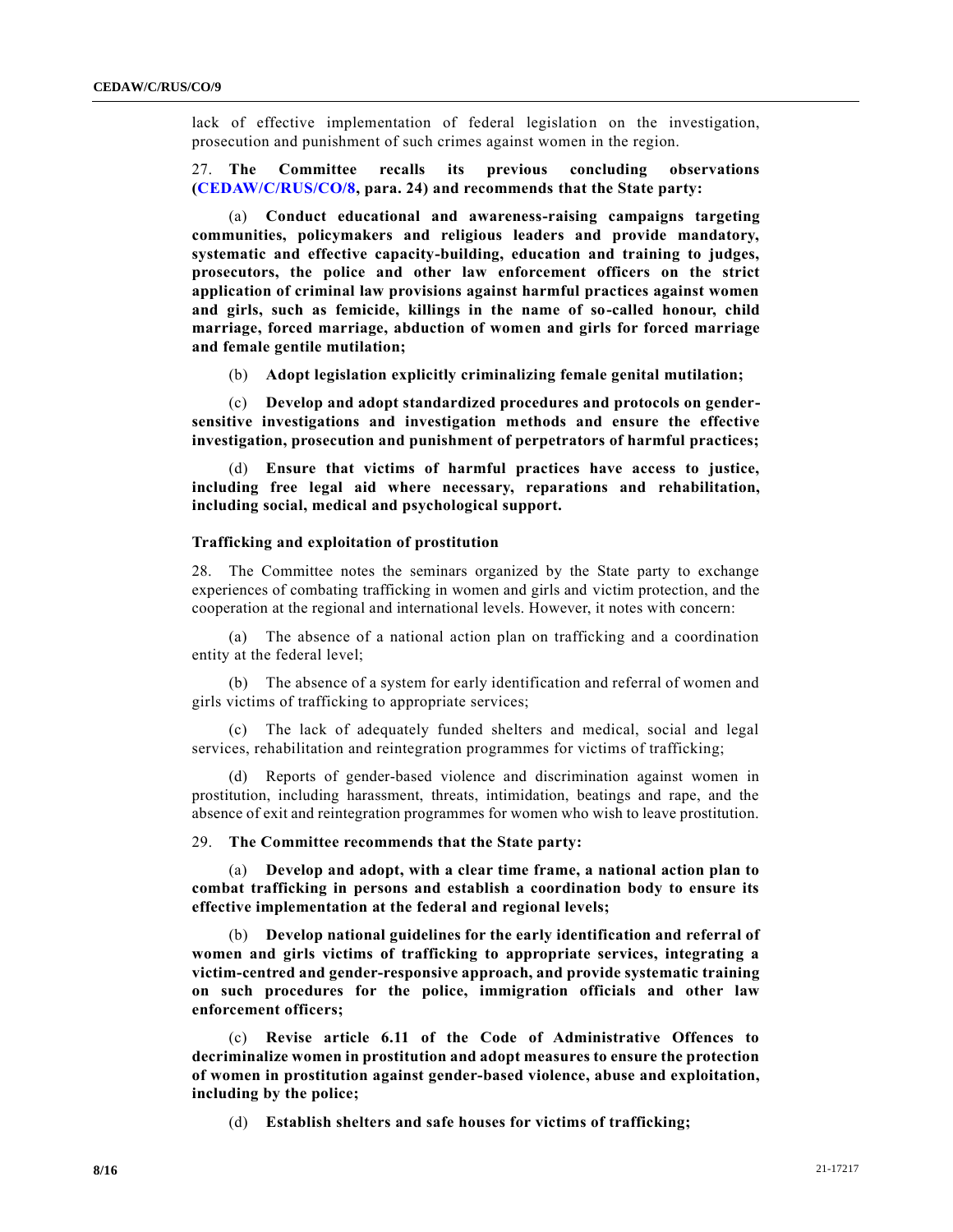(e) **Provide exit programmes and alternative income-generating opportunities for women who wish to leave prostitution;**

(f) **Adopt measures to reduce the demand for prostitution, including by carrying out educational and awareness-raising measures targeting the general public, in particular men and boys, with a focus on combating all forms of subordination and objectification of women.**

#### **Participation in political and public life**

30. The Committee remains concerned about the low representation of women in decision-making positions in political and public life. In that regard, it notes that only two out of 10 Deputy Prime Ministers, one out of 21 federal ministers, 38 out of 170 Federation Council deputies and 74 out of 450 deputies of the State Duma are women, and that there are only three women ambassadors in the State party's foreign service. The Committee is also concerned about the lack of targeted measures, including temporary special measures in line with its general recommendation No. 23 (1997) on women in political and public life, to increase women's representation in public life.

31. **The Committee recalls its previous concluding observations [\(CEDAW/C/RUS/CO/8,](https://undocs.org/en/CEDAW/C/RUS/CO/8) para. 28) and recommends that the State party accelerate achievement of the full and equal participation of women, including at the regional and local levels, in political and public life, in line with its general recommendation No. 23, by:**

(a) **Adopting temporary special measures, including statutory quotas and a gender parity system in the public and foreign services, in line with article 4 (1) of the Convention and the Committee's general recommendation No. 25, to increase women's representation in the State Duma, the Federation Council, ministerial positions, the judiciary and the foreign service, and introducing preferential recruitment of women to the civil service and the foreign service, paying particular attention to women belonging to disadvantaged and marginalized groups;**

(b) **Strengthening capacity-building for women politicians and candidates on leadership skills and political campaigning, and requiring political parties to include an equal number of women and men candidates on their electoral lists, with the women's and men's names appearing on alternating rows (the zipper system);**

(c) **Reinforcing awareness-raising among politicians, the media, religious and community leaders and the general public on the importance of the full, independent and democratic participation of women on an equal basis with men in political and public life to guarantee the implementation of the Convention.**

#### **Women and peace and security**

32. The Committee notes with concern the lack of information on activities by the State party related to women's participation in the process of peaceful negotiations and supporting security and the situation of women and girls, including internally displaced and refugee women and girls, in:

(a) The Autonomous Republic of Crimea and the city of Sevastopol, Ukraine, temporarily occupied by the Russian Federation (General Assembly resolutions [75/192](https://undocs.org/en/A/RES/75/192) and [75/29\)](https://undocs.org/en/A/RES/75/29);

(b) The conflict areas in Abkhazia and the Tskhinvali region/South Ossetia, Georgia (General Assembly resolution [74/300\)](https://undocs.org/en/A/RES/74/300);

(c) The self-proclaimed "Donetsk People's Republic" and "Luhansk People's Republic".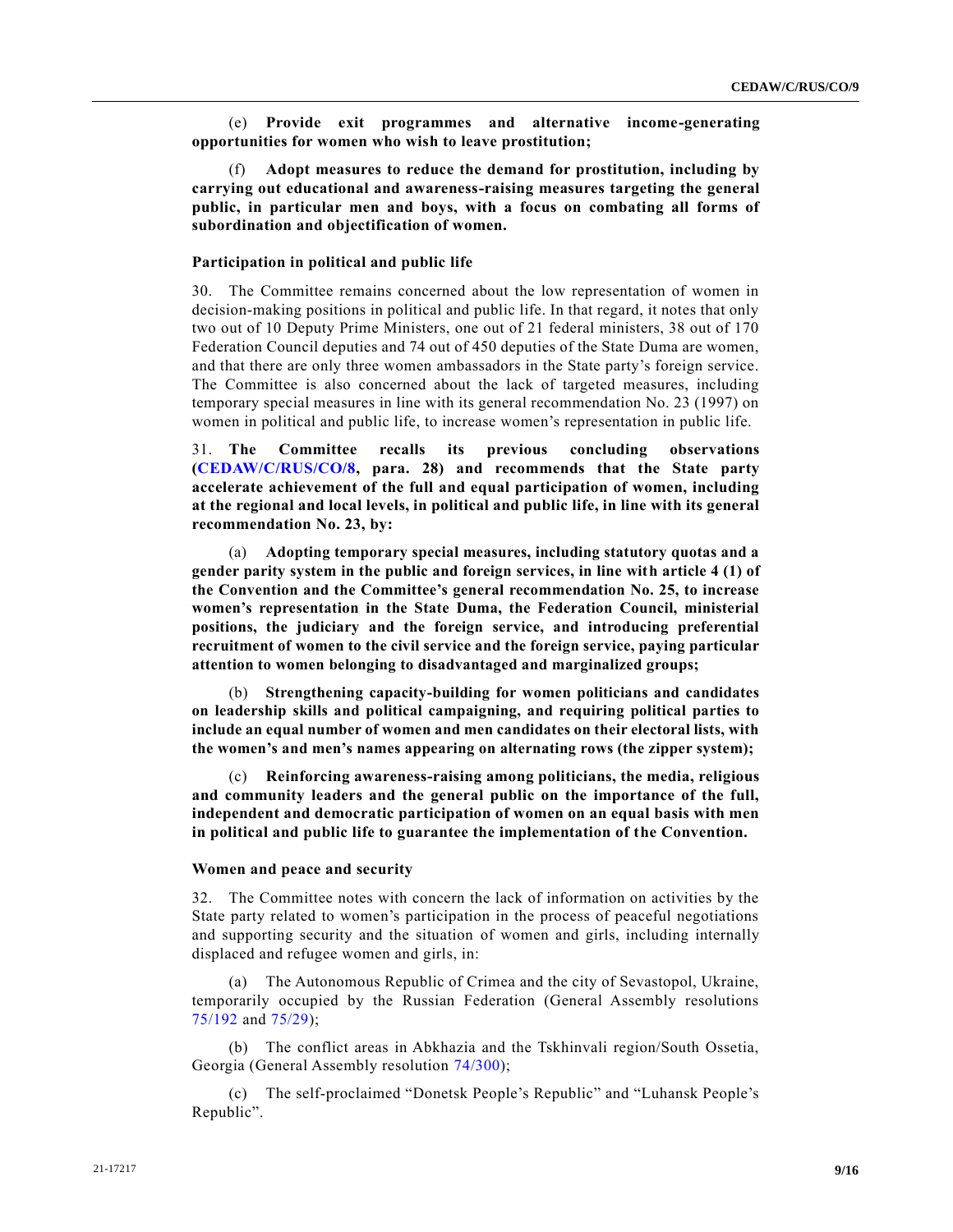33. **In line with its general recommendation No. 30 (2013) on women in conflict prevention, conflict and post-conflict situations, in particular with regard to the extraterritorial obligations of States parties, the Committee recommends that the State party:**

(a) **In line with the General Assembly resolution [75/29](https://undocs.org/en/A/RES/75/29) of 7 December 2020, end its military operations and use peaceful means to resolve the conflicts, ensure full respect for international humanitarian law, effectively investigate allegations of violations of international humanitarian law and international human rights law by its armed forces and militia groups and ensure that women and girls affected by the conflict have effective access to justice, redress and assistance, including psychological assistance; and**

(b) **Adopt a comprehensive national action plan for the implementation of Security Council resolution [1325 \(2000\)](https://undocs.org/en/S/RES/1325(2000)) and subsequent resolutions on women and peace and security and, in line with those resolutions, promote the meaningful inclusion and participation of women in formal and informal peace negotiations and in the prevention, management and resolution of conflicts.**

#### **Nationality**

34. The Committee notes with appreciation the information on the facilitation of birth registration procedures and legislative amendments to grant refugees and asylum seekers temporary residence permits, and on the procedure in place to grant citizenship of the Russian Federation to Russian-speaking nationals of the former republics of the Soviet Union. However, the Committee is concerned about the slow process of implementation and about reports that women still face barriers in obtaining citizenship and birth registration for their children, particul arly refugee and asylum-seeking women, migrant women, lesbian, bisexual and transgender women and intersex persons, Roma women and rural women.

### 35. **The Committee recommends that the State party:**

(a) **Effectively implement the Federal Act on citizenship and the Federal Act on the legal status of foreign nationals throughout its territory so that women can acquire citizenship of the Russian Federation and register children's births, particularly refugee and asylum-seeking women, migrant women, Roma women and rural women, in line with the Committee's general recommendation No. 32 (2014) on the gender-related dimensions of refugee status, asylum, nationality and statelessness of women;**

(b) **Ratify the 1954 Convention relating to the Status of Stateless Persons and the 1961 Convention on the Reduction of Statelessness.**

### **Education**

36. The Committee notes with appreciation the high number of women in higher education and research institutions, and the initiatives to promote women's and girls' participation in non-traditional fields of study and career paths, in particular in science, technology, engineering and mathematics and information and communications technology. The Committee nevertheless notes with concern:

(a) Reports about segregation and discrimination in access to education against Roma, refugee and asylum-seeking women and girls;

(b) The lack of comprehensive age-appropriate sexuality education at school;

(c) The persistence of discriminatory gender stereotypes in school curricula and textbooks and the lack of education on gender equality;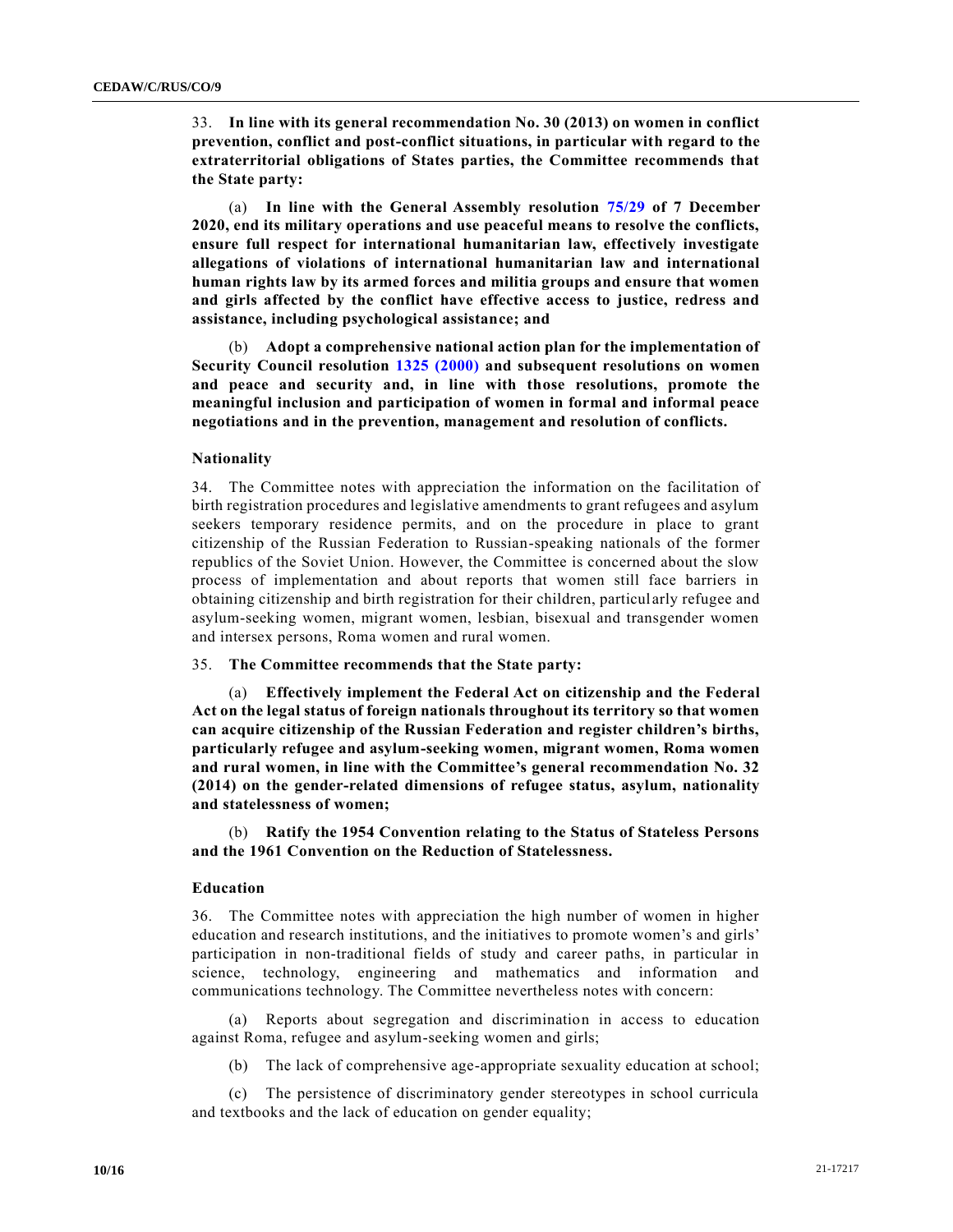(d) The lack of effective measures to ensure the protection of women and girls from gender-based violence, harassment and bullying in schools and universities and the lack of effective complaint and redress mechanisms.

37. **Recalling its general recommendation No. 36 (2017) on the right of girls and women to education, the Committee recommends that the State party:** 

(a) **Ensure that girls and women belonging to disadvantaged and marginalized groups, such as girls and women with disabilities and Roma, migrant, refugee and asylum-seeking girls and women, have access to inclusive education;**

(b) **Introduce mandatory age-appropriate sexuality education in school curricula at all levels of education, including education on family planning, modern forms of contraception and responsible sexual behaviour;**

(c) **Integrate education on gender equality in accessible and inclusive formats into school curricula;**

(d) **Ensure the protection of women and girls in schools and universities from harassment and gender-based violence, including establishing effective reporting and accountability mechanisms, and endorse the Safe Schools Declaration;**

(e) **Develop a national anti-bullying policy to provide safe and inclusive educational environments free from discrimination, harassment and violence.**

#### **Employment**

38. The Committee notes that the State Programme for Employment Promotion seeks to promote flexible and remote working arrangements and increase the number of childcare facilities in the State party. However, the Committee notes with concern:

(a) Vertical and horizontal occupational segregation and the persistent gender pay gap, with regional disparities, despite the recognition in national legislation of the principle of equal pay for work of equal value, and that women continue to carry a disproportionate burden of unpaid care and domestic work;

(b) The long list of restricted occupations and sectors that pose a risk to women's safety or health, despite the adoption of Ministry of Labour Order No. 512n of July 2019, seeking to reduce the number of restricted occupations from 456 to 100;

(c) The absence of legislation explicitly criminalizing sexual harassment in the workplace.

39. **The Committee recommends that the State party:** 

(a) **Strengthen measures to eliminate vertical and horizontal occupational segregation and enhance women's access to employment in higher decisionmaking positions in the private and public sectors, to effectively enforce the principle of equal pay for work of equal value in order to narrow and ultimately close the gender pay gap, reduce regional disparities and equally share the burden of unpaid and domestic work between women and men;**

(b) **Review the list of restricted occupations and sectors that are deemed to pose a risk to women's safety or health, with a view to dismantling discriminatory gender stereotypes;**

(c) **Adopt legislation to explicitly prohibit sexual harassment in the workplace, ensure that victims have access to effective remedies and ensure that complaints about sexual harassment are effectively investigated, perpetrators prosecuted and adequately punished and victims protected from retaliation;**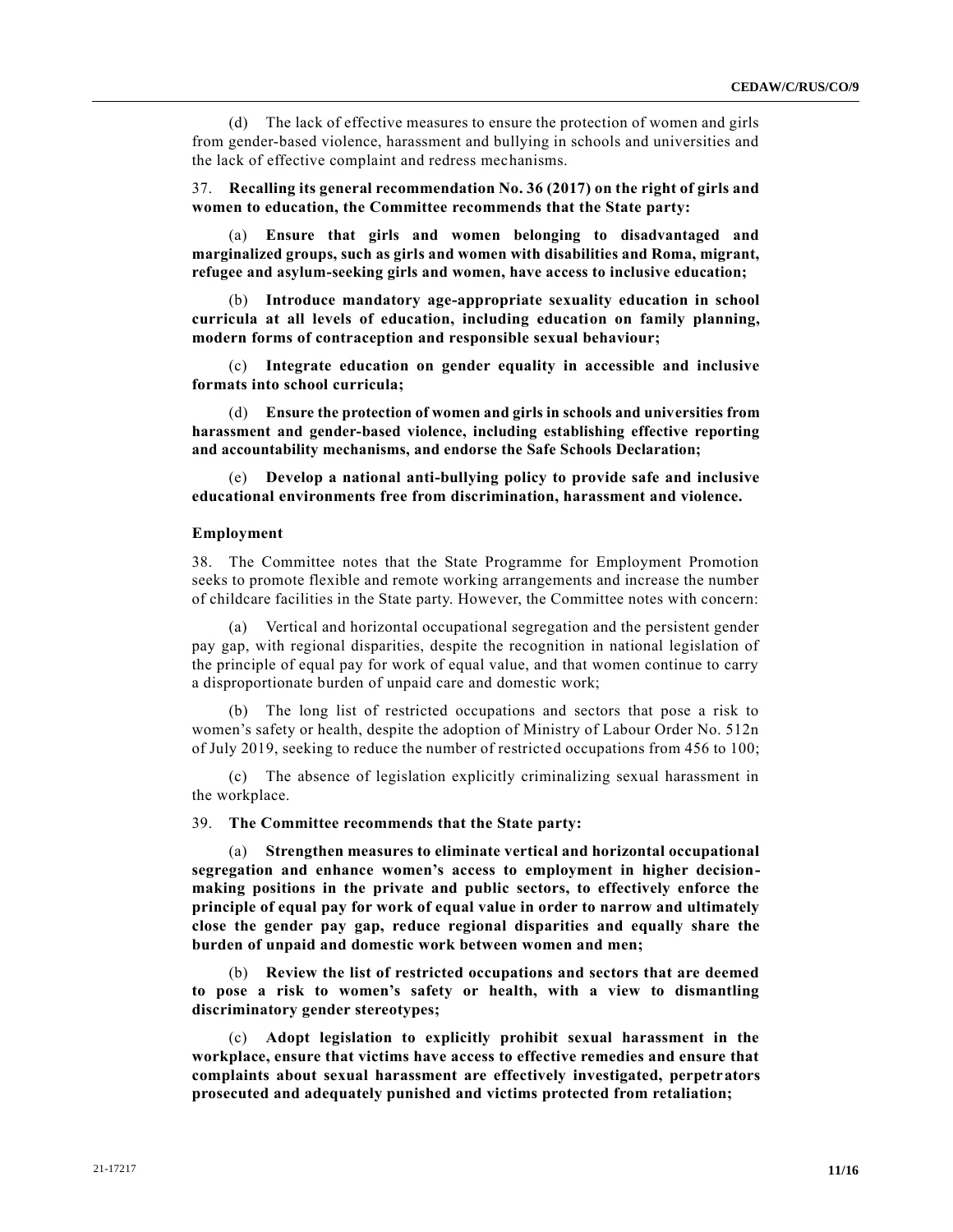# (d) **Ratify the Violence and Harassment Convention, 2019 (No. 190), and Maternity Protection Convention, 2000 (No. 183), of the International Labour Organization.**

### **Health**

40. The Committee notes the information on the launch in 2019 of the National Health-care Project, which aims at reducing maternal and infant mortality, addressing staff shortages in health-care facilities and improving women's access to health-care services. However, the Committee notes with concern:

(a) Restrictions on women's access to abortion, such as pre-abortion counselling requirements to provide women with alternative options to abortion;

(b) That only approximately 22 per cent of women of fertile age are using modern forms of contraception, owing to the lack of available information on such methods and the limited access of women and adolescent girls to adequate sexual and reproductive health services, including family planning services;

(c) That rural women, migrant women, refugee and asylum-seeking women and women in detention face barriers to access to basic health care, and on reports that women with disabilities, particularly women with intellectual or psychosocial disabilities, are subjected to forced sterilization;

(d) Stigmatization of and discrimination against women living with HIV/AIDS and women using drugs.

41. **Recalling its general recommendation No. 24 (1999) on women and health and target 3.7 of the Sustainable Development Goals, the Committee recommends that the State party:**

(a) **Strengthen measures to ensure the availability, accessibility and affordability of modern contraceptives to all women and girls, including those belonging to disadvantaged and marginalized groups and in rural areas, and to prevent the forced sterilization of women and girls with disabilities and require their free and informed consent prior to any medical intervention;**

(b) **Adopt measures to combat and eliminate gender-based violence and discrimination against and stigmatization of women living with HIV/AIDS, women using drugs, women in detention and women with disabilities in health care and ensure that they have access to adequate health services, including sexual and reproductive health services, antiretroviral treatment and drug treatment;**

(c) **Guarantee the requirement for free, prior and informed consent for any medical intervention or treatment;**

(d) **Criminalize forced sterilization in the legislation of the State Party.**

# **Rural women**

42. The Committee notes the establishment of rural women's councils and initiatives to improve infrastructure and basic services in rural areas. However, it notes with concern that women account only for one third of farmers and holders of local government positions. It is also concerned about rural women's limited access to justice, education, formal employment, health care, credit and economic empowerment schemes and protection from gender-based violence.

43. **The Committee recommends that, in line with its general recommendation No. 34 (2016) on the rights of rural women, the State party:**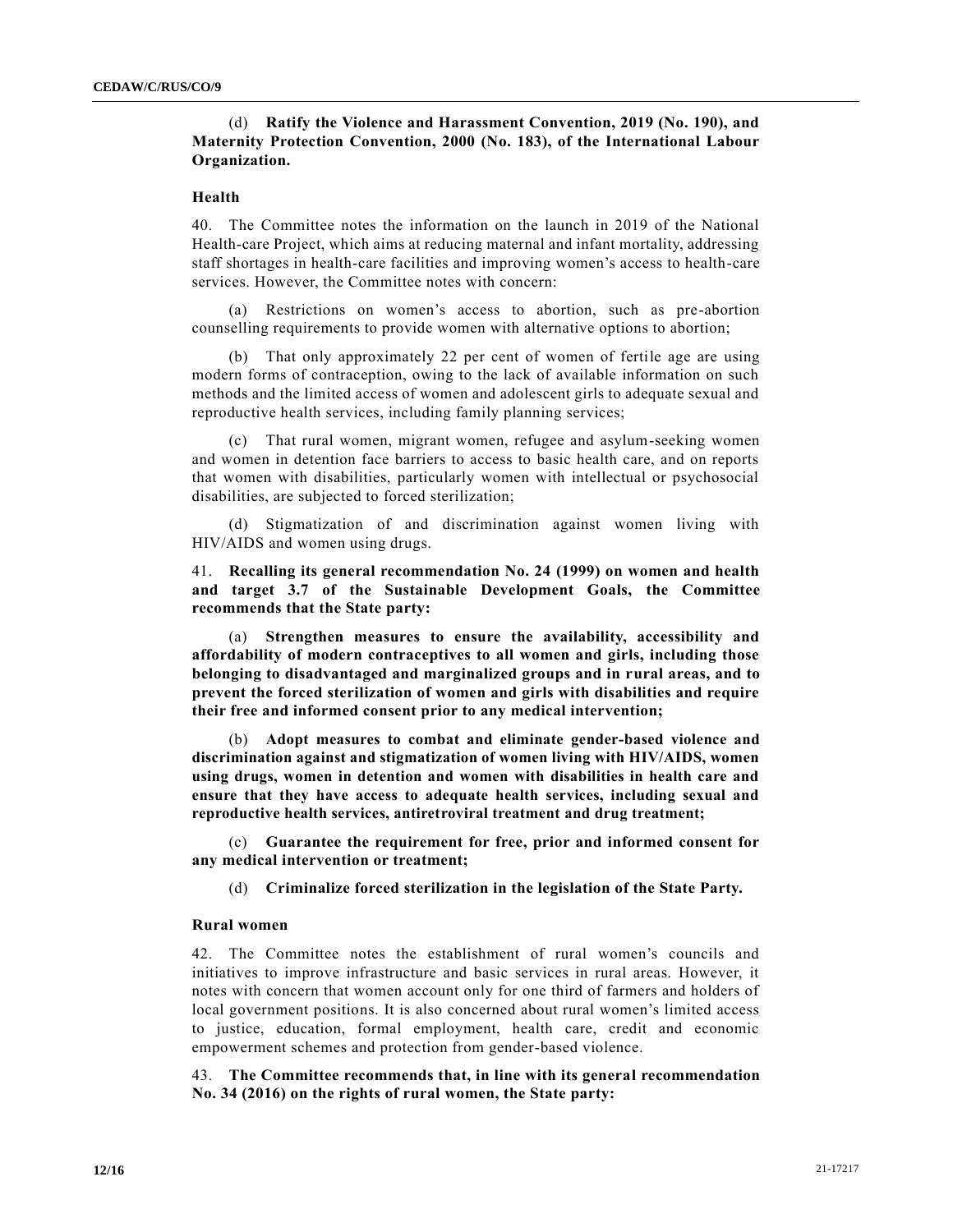(a) **Strengthen its efforts to ensure rural women's access to justice, education, formal employment, health care, credit and income-generating schemes, land ownership and shelters, protection orders and support services for victims of gender-based violence;**

(b) **Promote rural women's representation in decision-making processes and involve them in the design, development, implementation, monitoring and evaluation of agricultural and other relevant policies.**

# **Disadvantaged groups of women**

44. The Committee notes the adoption of Federal Act No. 11-FZ (2020), establishing a unified list of indigenous peoples in the State party and a procedure for registration. It notes with concern the lack of detailed information on the registration procedure and on the number of indigenous women belonging to indigenous peoples who have registered on the unified list to be able to have access their traditional lands and livelihoods and participate in decision-making processes at the local, regional and federal levels.

45. **The Committee recommends that the State party:**

(a) **Adopt measures to facilitate the registration of indigenous women and girls on the unified list of indigenous peoples and ensure their access to education, social benefits and health care;**

(b) **Ensure and protect indigenous women's collective rights to traditional land and resources and to effective participation in decision-making bodies and processes at the local, regional and federal levels.**

46. The Committee notes with concern discriminatory provisions in the Federal Act No. 135-FZ (2013) banning the "promotion of non-traditional sexual relations to minors", which reinforce discriminatory stereotypes, stigmatization and hate speech in relation to lesbian, bisexual and transgender women and intersex persons, particularly in the North Caucasus region. The Committee is particularly concerned about the reported increase in gender-based violence such as femicide, attacks, intimidation and harassment against lesbian, bisexual and transgender women and intersex persons, including on the Internet, and restrictions on their rights to freedom of expression, peaceful assembly and association. It further notes with concern reports of the prosecution and arrest of women based on their sexual orientation, gender identity or gender expression and their limited access to justice due to fear of reprisals and lack of protection.

47. **The Committee reiterates its previous recommendation [\(CEDAW/C/RUS/CO/8,](https://undocs.org/en/CEDAW/C/RUS/CO/8) para. 42) and recommends that the State party:**

(a) **Repeal, within a clear time frame, all provisions in Federal Act No. 135-FZ (2013) that discriminate against women based on their sexual orientation or gender identity;**

(b) **Conduct public awareness-raising campaigns in all regions, particularly in the North Caucasus region, to address hate speech and stigmatization of lesbian, bisexual and transgender women and intersex persons in society and in the media and provide systematic capacity-building for law enforcement officials, including the police, on their duty to protect the rights of lesbian, bisexual and transgender women and intersex persons;**

(c) **Investigate, prosecute and adequately punish all acts of gender-based violence and hate crimes against lesbian, bisexual and transgender women and intersex persons and provide reparation to victims.**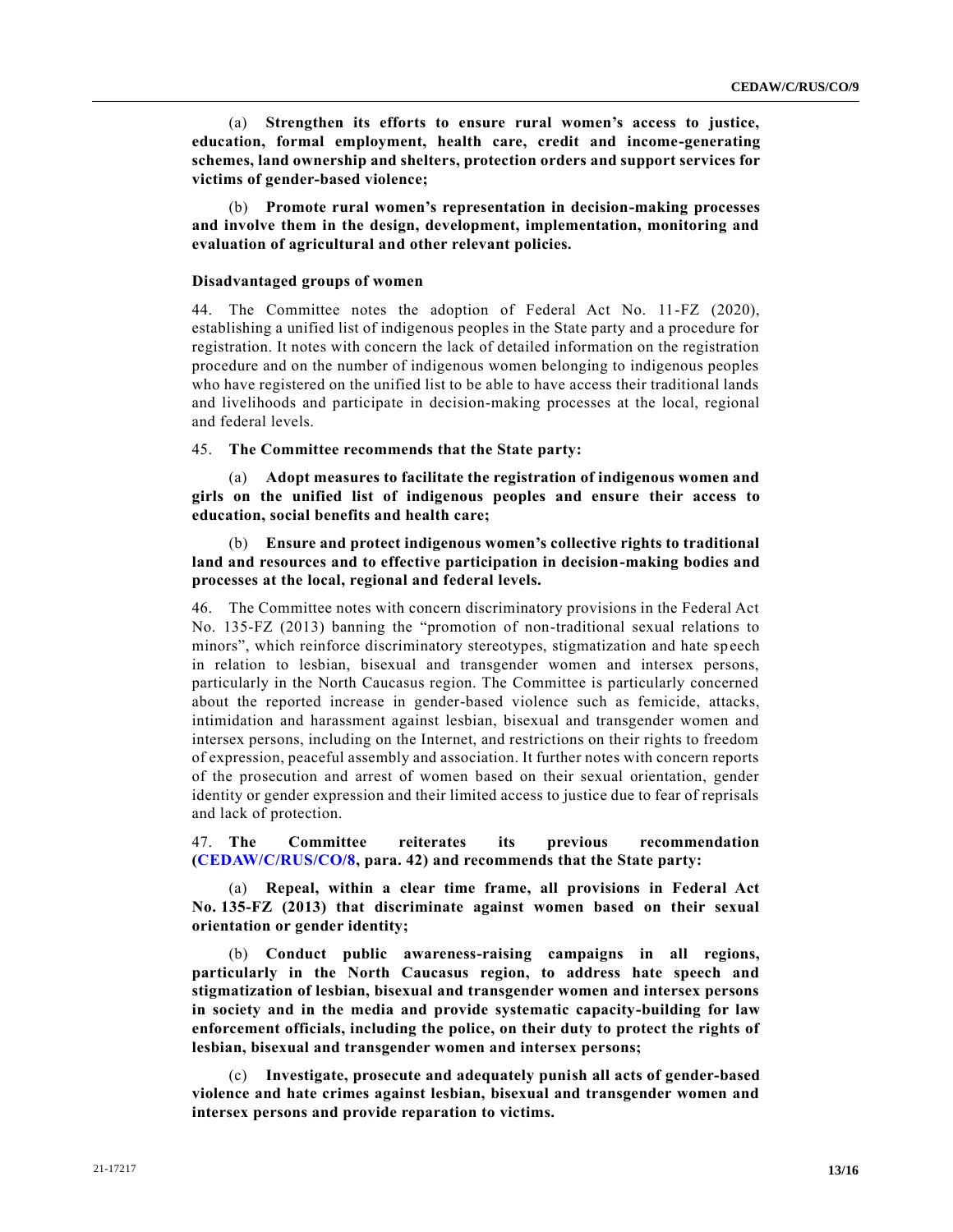48. The Committee is concerned about the prevalence of violence against women in centres for persons with disabilities and psychiatric hospitals.

49. **The Committee recommends that the State Party ensure that all institutions such as centres for persons with disabilities and psychiatric hospitals are effectively monitored by independent authorities.**

50. The Committee is concerned about the prevalence of violence against women in detention.

# 51. **The Committee recommends that the State Party ensure that institutions for women in detention are effectively monitored by independent authorities and that women in detention have access to justice and free legal aid and counselling.**

52. The Committee is concerned at the absence of a suitable legal framework that ensures equality before the law and justice for women and girls with disabilities. The Committee is also concerned at the prevalence of the welfare model and the lack of consideration of women and girls with disabilities in public policies.

53. **The Committee recommends that the State Party:**

(a) **Amend its legal framework, and in particular the Civil Code and the Code of Civil Procedure, to ensure the legal capacity of women with disabilities;**

(b) **Step up its efforts to ensure that women with disabilities who are victims of human rights violations can access justice effectively;**

(c) **Adopt human rights-based positive action measures aimed at women with disabilities, in consultation with organizations of women with disabilities;**

(d) **Promote the development of independent living for women with disabilities while ensuring community-based personal assistance services.**

#### **Disaster risk reduction and climate change**

54. The Committee notes with concern the lack of a gender perspective in the formulation and implementation of policies and action plans on climate change and disaster risk reduction, particularly for rural and indigenous women, even though they are disproportionately affected by the effects of climate change and natural disasters.

55. **The Committee recommends that, in line with its general recommendation No. 37 (2018) on the gender-related dimensions of disaster risk reduction in the context of climate change, the State party review its climate change and energy policies and take into account the negative effects of climate change on the livelihoods of women, especially rural and indigenous women.**

### **Marriage and family relations**

56. The Committee notes the introduction of mandatory notary agreements on the division of marital property and new safeguards to enforce child support alimony payments. However, the Committee notes with concern:

(a) The exceptions to the minimum age of marriage, set at 18 years for women and men, under the Federal Act No. 140-FZ (1997) amending the Family Code, which allow for child marriage from the age of 16 years;

(b) Reports of polygamy and the lack of legal and economic protection of women in polygamous unions, and the application of discriminatory religious and customary laws on divorce and inheritance and the denial of child custody to women, particularly in the North Caucasus region;

(c) Reports of bride kidnapping, leading to child marriage or forced marriage.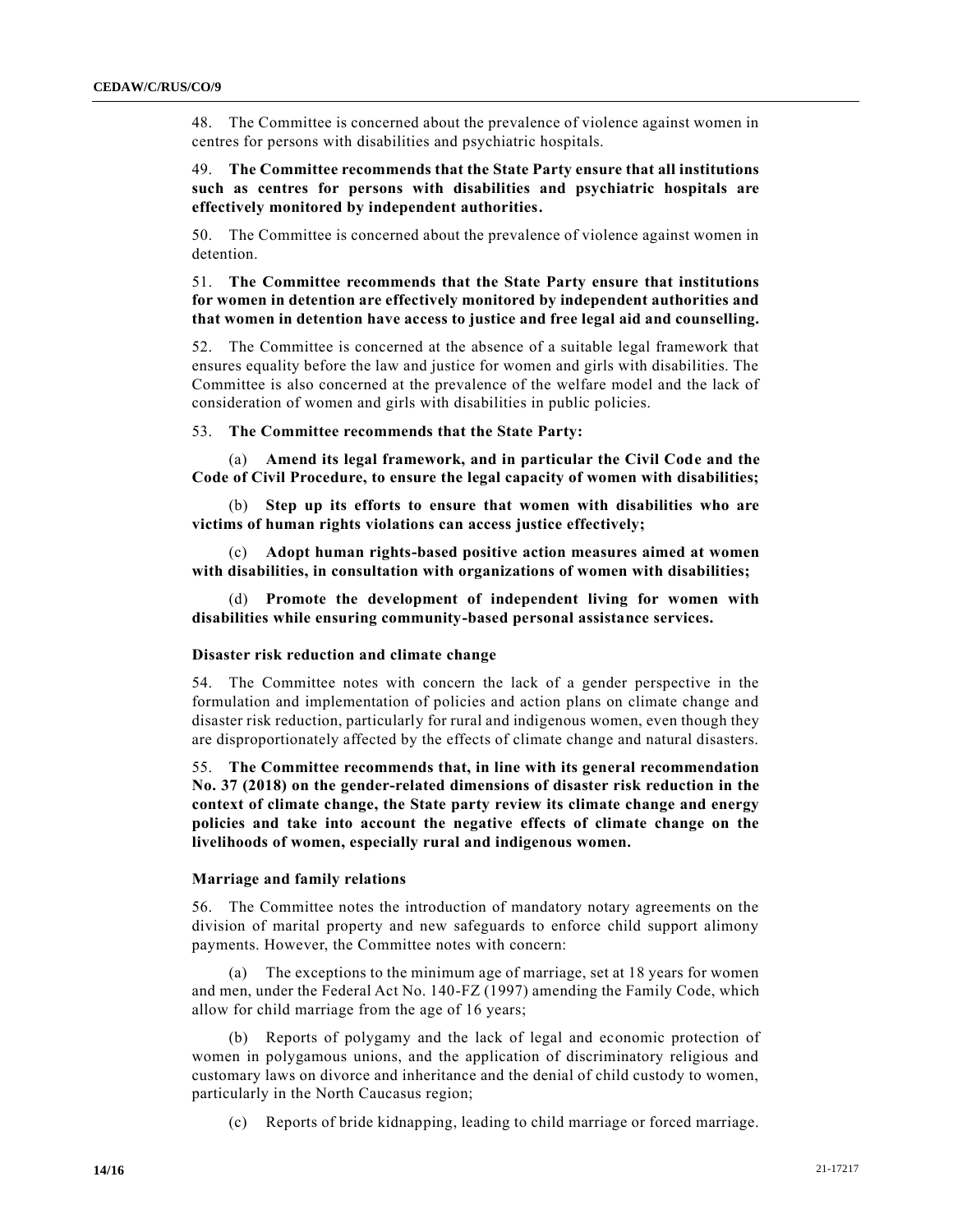57. **In line with its general recommendations No. 21 (1994) on equality in marriage and family relations and No. 29 (2013) on the economic consequences of marriage, family relations and their dissolution, the Committee recommends that the State party:**

(a) **Revise article 13 of the Family Code to remove all exceptions to the minimum age of marriage of 18 years for women and men and explicitly criminalize violations;**

(b) **Enforce the prohibition of polygamy, ensure that discriminatory religious and customary laws on divorce, inheritance and child custody have no legal effect and are not applied in practice, and raise public awareness of the risks of polygamous and unregistered unions;**

(c) **Ensure that all cases of child marriage and forced marriage are prosecuted and that perpetrators are adequately punished, and provide support to women and girls in such forced unions.**

#### **Data collection and analysis**

58. **The Committee is concerned about the general lack of statistical data disaggregated by sex, age, ethnicity, disability, geographical location and socioeconomic background, which are necessary to accurately assess the situation of women, determine the magnitude and nature of discrimination, develop informed and targeted policies and systematically monitor and evaluate progress achieved towards the realization of substantive equality between women and men in all areas covered by the Convention.**

#### **Amendment to article 20 (1) of the Convention**

59. **The Committee encourages the State party to accept, as soon as possible, the amendment to article 20 (1) of the Convention concerning the meeting time of the Committee.**

### **Beijing Declaration and Platform for Action**

60. **The Committee calls upon the State party to use the Beijing Declaration and Platform for Action and to further evaluate the implementation of the Convention in the context of the 25-year review of the implementation of the Declaration and Platform in order to achieve substantive equality between women and men.**

#### **Dissemination**

61. **The Committee requests the State party to ensure the timely dissemination of the present concluding observations, in the official language of the State party, to the relevant State institutions at all levels (national, regional and local), in particular to the Government, the parliament and the judiciary, to enable their full implementation.**